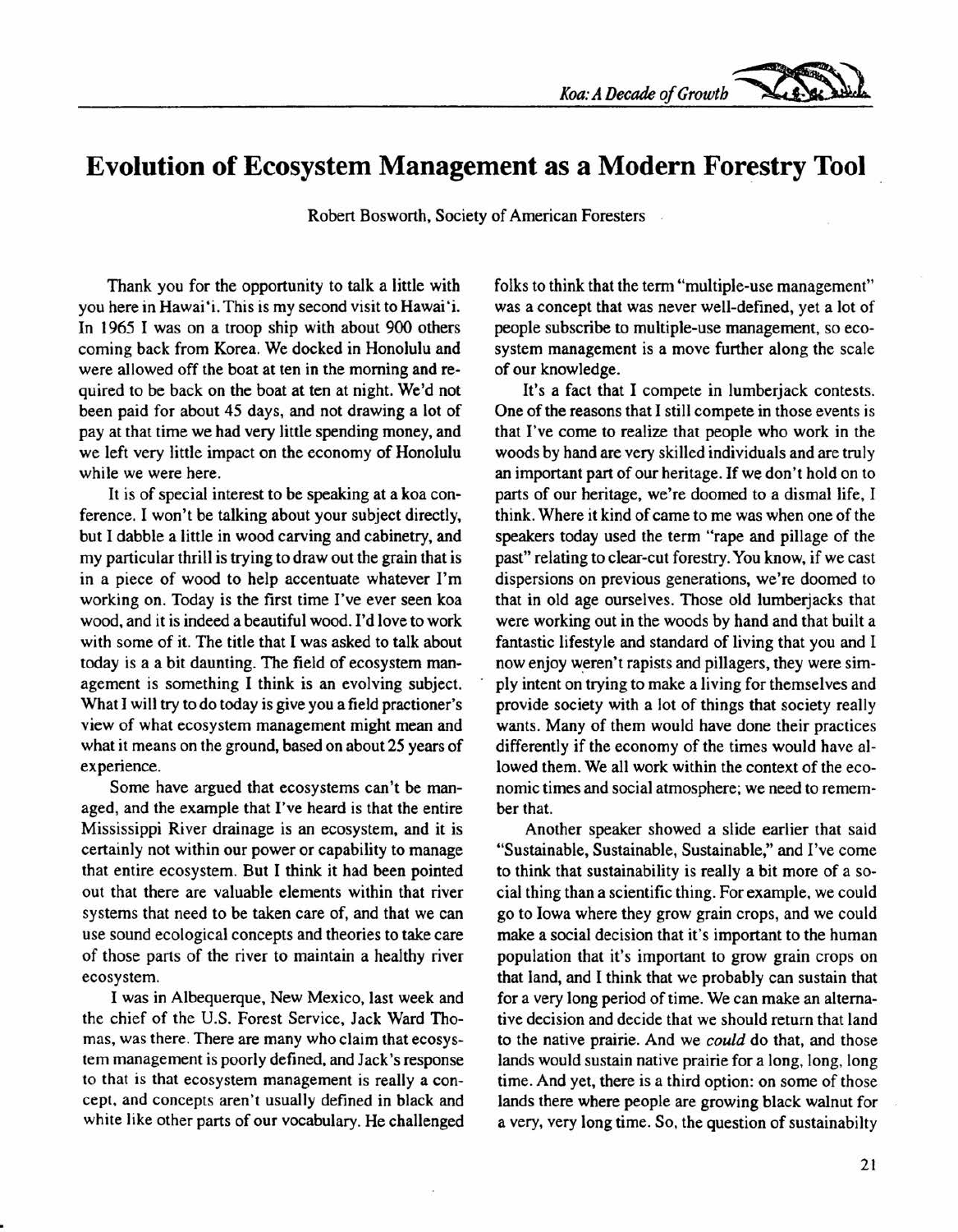in that situation is really, "What does society want from that land," not "What is our scientific ability to do certain practices?"

I'm going to show you a little bit about Northern Idaho, which is where I've worked since 1962. I'll show you a little about my thoughts about ecosystem management, where we started some 35 years ago, and maybe where we are today.

The change factor in forests in Northern Idaho is forest fires. The Sun Dance bum occurred in 1967, a wild fire that whipped across about 55,000 acres. Just up the ridge line about twenty miles, another fire was started by the same lightning storm, the Trapper Peak Burn, which burned about 16,000 acres, and I've spent a good share of my time in Idaho working on both of these fire locations and reforestation and other management.

Some of the early thinking in forestry was that it will mimic natural forests. We felt that when we clearcut ,slashed, and burned, we were in essence mimicking nature. Well, as we move along in our knowledge base, up the scale of knowledge, we come to find that there were some elements in the ecosystem that weren't particularly well addressed when we clear-cut slashed and burned, particularly with a burn that got as hot as fires often do. One of the early practices that the Forest Service began to apply was when had big elk herds in Idaho and the elk would browse back the brush to the point that there was no feed available for the elk to survive on. We used some ecological knowledge that if you run fire through brush fields that are old and decadent, you stimulate resprouting from the crowns and roots of the plants, and you can produce copious volumes of food for the animals on the site. That was probably one of our earlier applications of ecosystem management, returning fire into these brush fields so that we could maintain elk herds that the hunters so enjoy in Idaho.

About 25 years ago I began to move away form the clear-cut prescription and move into the seed-tree and shelter-wood systems, for a couple of reasons. One, we were really getting hammered on the looks of clear-cuts, and I thought maybe the seed-tree and shelter-wood systems would provide a viewscape to the public that would be a bit more acceptable.

Western larch is a very valuable species in our forest, but it is terribly expensive to collect seeds for the western larch, or at least it was in those days. And there was evidence around that if you left seed trees on an area and did a good job of under-burning, you could get larch to regenerate underneath itself as a natural seedling. So, we began to do this, essentially a partial cutting and then running fire through the understories of these trees.

We began to have a lot of experience with seed-tree shelter-wood cutting, having done it on several thousand acres. People in the northwest had talked about leaving "legacy" trees, and this was related primarily to the spotted-owl issue. We began to look at some of these shelter-wood cuts and say, Gee, this really looks a lot like summer wildfires. Some of those 1000-, 2000-, 5OOO-acrewildfires cross our landscape on a pretty routine basis and leave scattered individual trees that would survive the fire and be the monarchs that would re-establish forest on the area. At the same time, they were providing some elements of ecosystem that we hadn't been providing in our clear-cut, slash and burn. They're providing some vertical diversity in the canopy that was appealing and important to many species of wildlife.

Early on in the clear-cut logging days we were focusing on deer and elk habitat, and now our national laws indicate we need to be concerned about spotted owls, certain woodpeckers, and so on. Our objective was to establish good, healthy forest regeneration. Initially, I had started into the stands with an intention to leave the seed trees long enough to get their reproduction and then pull the seed trees off. We are now leaving portions of these seed trees on stands for long periods of time, perhaps more than one rotation, as legacy trees.

If you work near fire ecosystems, you find that nearly every one of us is a pyrotechnic at heart. It's not hard to find people to go out on these crews and lay strips of fire across the stand and do this underburning. We can produce well-controlled burns that exactly meet the prescription that was designed for the site. As we moved along our scale of knowledge, our foresters went from almost nearly pure conifer stands, to stands that have pockets of aspen, which probably occured more frequently in the past when there was more fire on the landscape, because aspen is an early pioneer species. So when we moved along, we began to leave these clumps out of the burns for their wildlife habitat. Aspen is also a tree that you can kill the tops by fires and the roots will send up sucker sprouts, and you can re-establish an aspen stand pretty quickly with fire.

I think it's imperative on the national forest lands